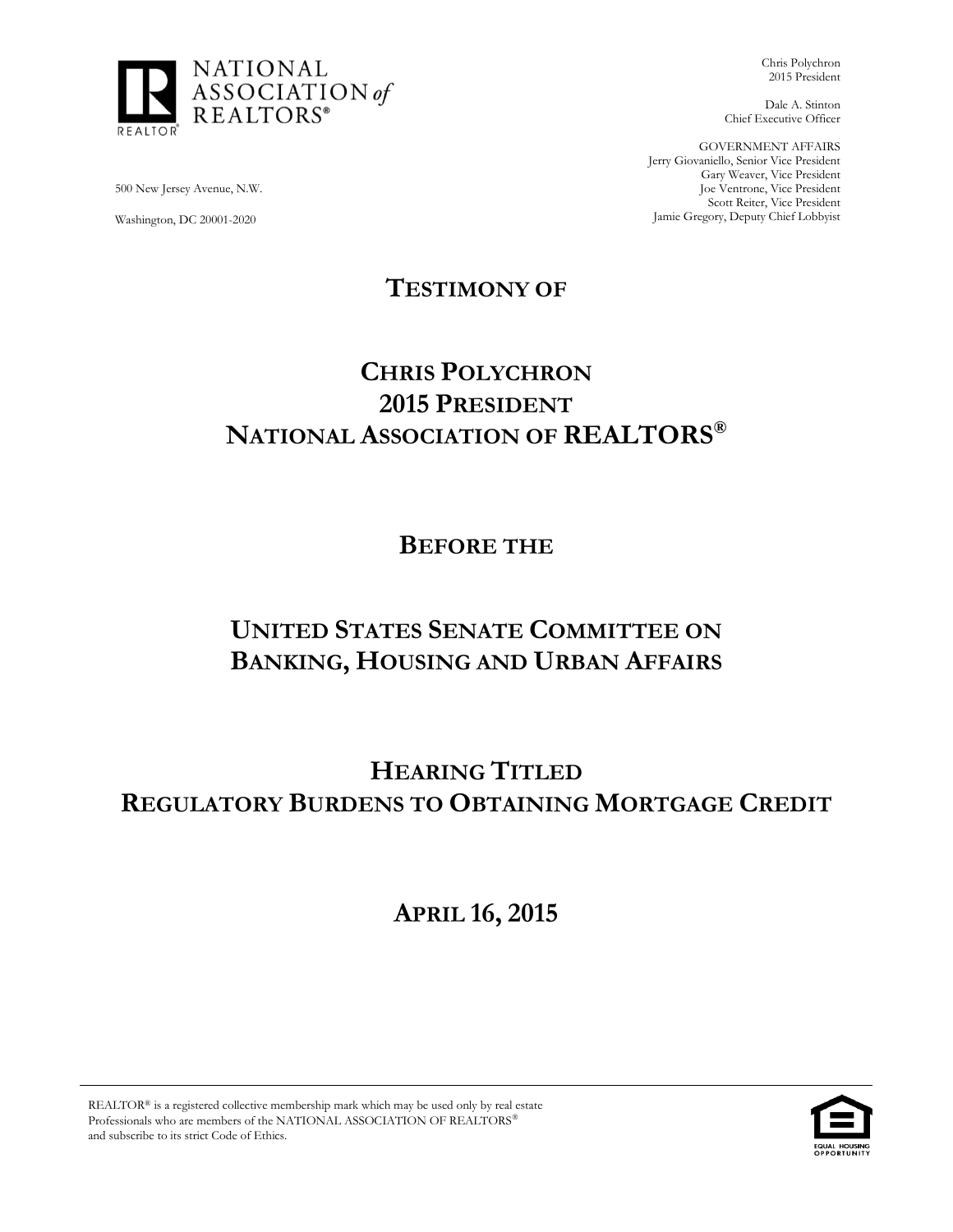## **INTRODUCTION**

Thank you for the opportunity to testify today. My name is Chris Polychron. I am the 2015 President of the National Association of REALTORS®. A REALTOR® for 27 years, I am an executive broker with 1st Choice Realty in Hot Springs, specializing in residential and commercial brokerage.

While we have seen great progress in our economic recovery, access to affordable mortgage credit remains a problematic obstacle for prospective homebuyers. The number of first-time buyers entering the market is at the lowest point since 1987, despite historically low mortgage rates. The nation's homeownership rate has fallen almost to levels last seen in 1990. Today, the number of homes purchased annually remains less than 70 percent of what was purchased prior to the real estate bubble and subsequent collapse.

Credit remains tight as lenders remain leery of taking on risk. NAR has long supported strong underwriting standards that require all mortgage originators to verify the borrower's ability to repay the loan based on all its terms, including taxes and insurance. However, there remain some unnecessary regulatory burdens that are preventing qualified, credit-worthy borrowers from obtaining the American dream of homeownership. These fall into four specific areas:

- Consumer Financial Protection Bureau Issues
- Specialty Markets Challenges
- Short Sales and Foreclosure Matters
- Lending Policies

# **CONSUMER FINANCIAL PROTECTION BUREAU (CFPB) ISSUES**

NAR appreciates the CFPB's approach in proposing regulations that recognize the balance between access to credit and responsible lending. We support regulations such as the Qualified Mortgage (QM) rule to ensure that borrowers can repay their mortgage. We generally believe that these rules have created certainty in the mortgage market and have encouraged increased mortgage liquidity and availability, while ensuring consumers are afforded necessary protections. However, we believe there are certain changes that can be made to existing rules that will promote a safe, but more robust housing market.

#### **3 PERCENT CAP ON POINTS & FEES NEEDS TO BE FIXED**

This year, the U.S. House Financial Services Committee passed H.R. 685, "The Mortgage Choice Act." This bill is identical to legislation that passed the House last year. This legislation is a bipartisan compromise that reduces discrimination against mortgage firms with affiliates in the calculation of fees and points in the Dodd-Frank Ability to Repay/Qualified Mortgage rule. The QM rule sets the standard for mortgages by providing significant compliance certainty to QM loans that do not have risky features and meet certain requirements. A key requirement is that points and fees for a QM may not exceed 3 percent of the loan amount. The inherent discrimination in this rule arises from the fact that under current law and rules, what constitutes a "fee" or a "point" varies greatly depending upon who is making the loan and what arrangements are made by consumers to obtain closing services. As a result of these definitions, many loan originators affiliated with other settlement service providers are not be able to make QM loans to a significant segment of otherwise qualified borrowers.

The discrimination in the calculation of fees and points is being felt by consumers who are seeing reduced choices and added obstacles in their transactions. A Spring 2014 NAR survey of affiliated mortgage lenders revealed almost half experienced problems due to the ATR/QM rule. When the 3 percent cap was cited as the cause, a significant number had certain services outsourced or were not able to complete the transaction. Where services were outsourced and charges known to the lender, nearly half of loans (43.8 percent) included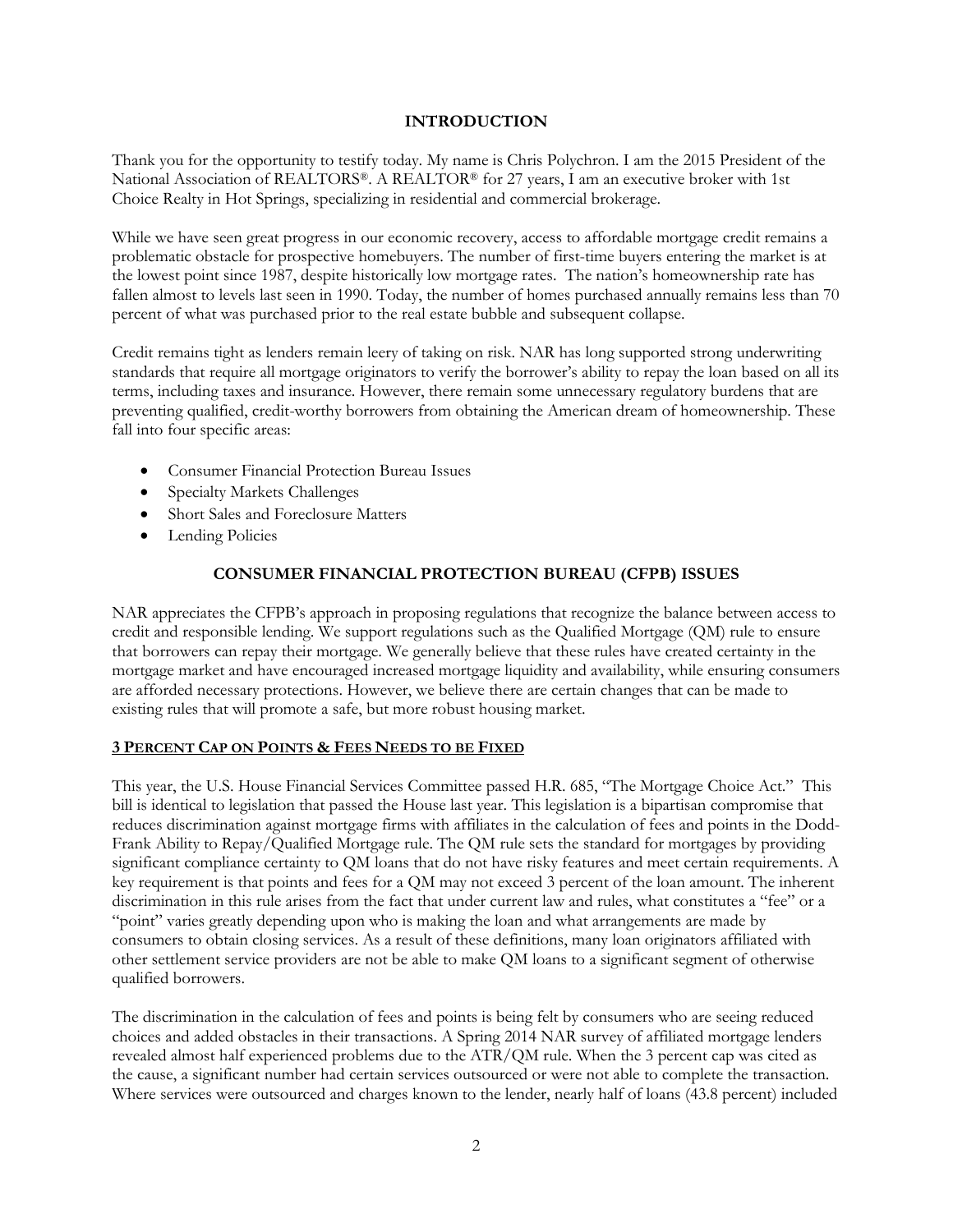higher fees. NAR strongly urges the Senate to introduce companion legislation and work to pass the bill this year.

# **RESPA/TILA REFORM MUST BE ENFORCED SLOWLY**

On August 1, 2015, significant Real Estate Settlement Procedures Act (RESPA) and Truth in Lending (TILA) changes go into effect during the busiest transaction time of the year. There will no longer be a Good Faith Estimate (GFEs) or Truth in Lending disclosures. Those two forms have been combined into a single "Loan Estimate" or "LE." While NAR is supportive of this harmonization, there will be unanticipated problems and issues uncovered in the implementation. NAR, as well as other industry groups, have urged CFPB to provide for a restrained enforcement period on the RESPA-TILA integration regulation, and have asked them to clarify TILA and RESPA liabilities under the regulation.

## **COMMUNITY BANK LENDING SHOULD BE ENCOURAGED**

Ensuring community banks can continue to maintain good relationships and provide mortgage credit to their customers without being overloaded with regulations intended for more complex financial institutions is an important goal.

NAR supports strong underwriting standards and believes that all mortgage originators should act in "good faith and with fair dealings" in a mortgage transaction and treat all parties honestly. This idea is at the core of community banks which base their reputations on a relationship-lending model. These standards had been the basis for offering mortgage credit for decades until the mid-2000's which saw a proliferation of lenders offering mortgage products that were unstainable for most borrowers.

In May 2005, NAR adopted principles that warned that consumers were being taken advantage of by intemperate, and often predatory, lending. We acknowledged then too that, in a credit-driven economy, the legislative and regulatory response to lending abuses could go too far and inadvertently limit the availability of reasonable credit for borrowers. Unfortunately, this restriction of credit was exactly what the market experienced. As a result of lenders and regulators over-correcting in response to the abuses in the middle of the previous decade, NAR called on the credit and lending communities and federal regulators to reassess the entire credit structure and look for ways to increase the availability of credit to qualified borrowers who are good credit risks.

Noting the importance of both of these principles, NAR supported the balance that the January 2013 mortgage rules achieved including strong consumer protections, the promotion of mortgage liquidity, and important ability-to-repay standards. One compliance option allows the creditor to make a reasonable and good faith determination that the borrower has a reasonable ability to repay the loan and related obligations, based on verified and documented information based on all its terms, including taxes and insurance.

The CFPB's proposed amendments recognize that community banks have a long history of this common sense approach to underwriting and that the relationship-lending model is one that should be maintained. Of course, any exception to the general rule must be limited and not become the general rule; moderating regulatory burdens for small lenders needs to be balanced with maintaining principles of strong underwriting based on a borrower's ability-to-repay.

# **SPECIALTY MARKETS SHOULD HAVE SPECIAL CONSIDERATION**

AS stated, we believe that exceptions to the CFPB rules must be made on a very limited and specific basis. Certain markets may warrant that type of consideration. Rural communities and manufactured housing loans fall into this category.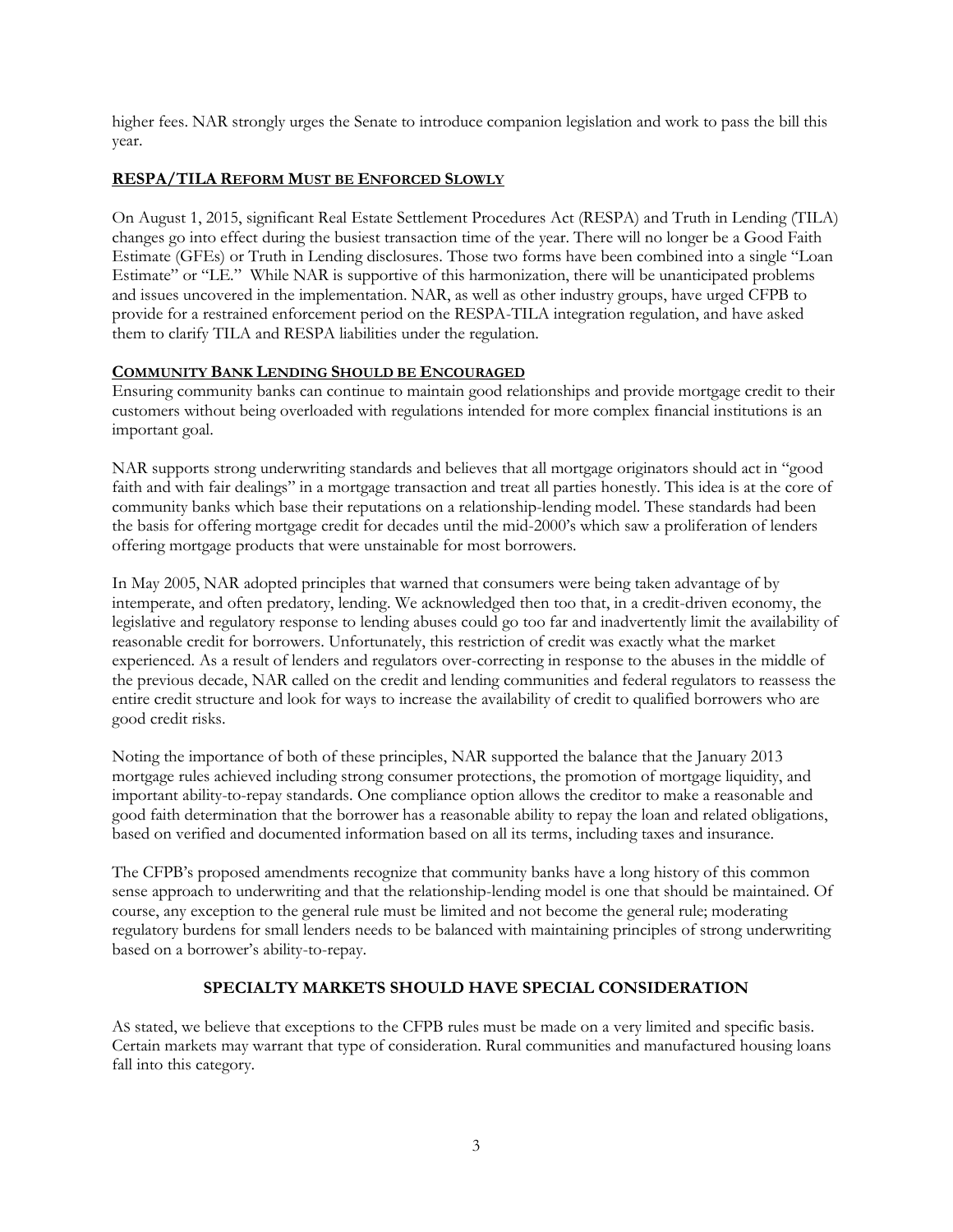#### **RURAL COMMUNITIES**

Rural citizens face unique challenges finding access to credit. Almost 20 percent of the U.S. population lives in rural areas or small towns and nearly all of the counties with the highest poverty rates in America are rural. NAR recognizes the uniqueness of rural communities and the key role that housing plays in building strong communities. REALTORS® who live in and serve these communities also understand the need for specialized programs to meet the needs of Americans living in rural areas.

The CFPB has updated its own definition of a rural community for lending policies. NAR supports the recent changes they have made, but also believe communities should be able to petition the CFPB to be considered rural. To this end, NAR supports S. 871, the "Helping Expand Lending Practices in (HELP) Rural Communities Act", introduced by Majority Leader McConnell (R-KY), along with Senators Heller (R-NV), Capito (R-WV) and Paul (R-KY). This bill will allow communities to apply for a designation as a rural community. There are a number of factors to be considered when determining if a community warrants a rural designation – and some factors commonly used can be misleading. For example, the population determined by the census is a common tool used to determine a communities' rural nature. But institutions like prisons and colleges can distort the actual population of a community. This legislation does not require the CFPB to grant a rural designation, but simply allows communities to apply for reconsideration.

The Association also support changes to the process by which loans are approved under the Rural Housing Service (RHS) of the Department of Agriculture. Today, every RHS loan must be reviewed and approved by staff of the Rural Housing Service. In recent years, RHS staffing has been dramatically reduced, and borrowers have experienced significant delays in loan approval. Both the Veterans Affairs loan guaranty and the FHA mortgage insurance program utilize private lenders for direct endorsement. Providing RHS with the authority to approve direct endorsed lenders would create great efficiencies for the Service and for homebuyers. RHS, in turn, would have additional staff time needed to focus on a strengthened lender monitoring process and risk management. NAR strongly urges Congress to provide RHS with direct endorsement authority to ease burdens on the agency and accelerate loan processing for borrowers.

#### **MANUFACTURED HOUSING LOANS**

Nearly 20 million Americans live in manufactured homes. These homes are often a more accessible and affordable way for many people to buy their own home. Manufactured housing has come a long way with respect to the features and quality of life it provides homeowners. Today, manufactured homes blend seamlessly into many markets or neighborhoods. In many areas of the country, particularly rural communities, manufactured homes are the only type of quality affordable housing available.

The Dodd/Frank Act regulations have mistakenly resulted in manufactured homes becoming less available as an affordable housing option. We support S. 682, the "Preserving Access to Manufactured Housing Act", introduced by Senators Donnelly (D-IN), Toomey (R-PA), Manchin (D-WV), and Cotton (R-AR). This legislation will preserve manufactured housing as an affordable housing option without reducing important consumer protections.

S. 682 clarifies the difference between manufactured housing manufacturers and loan originators, and ensures that low-dollar manufactured housing loans are exempt from Home Ownership and Equity Protection Act (HOEPA) standards. The costs of originating and servicing a manufactured loan are not much different than those of a more traditionally built home, even though the loan itself is often much smaller. Therefore, the closing costs of a manufactured loan as a percentage of the loan are much higher than the percentage on a more expensive home. This can cause manufactured housing loans to violate caps in Dodd-Frank and be categorized as "High-Cost," or predatory. S. 682 will exempt manufactured loans from this label.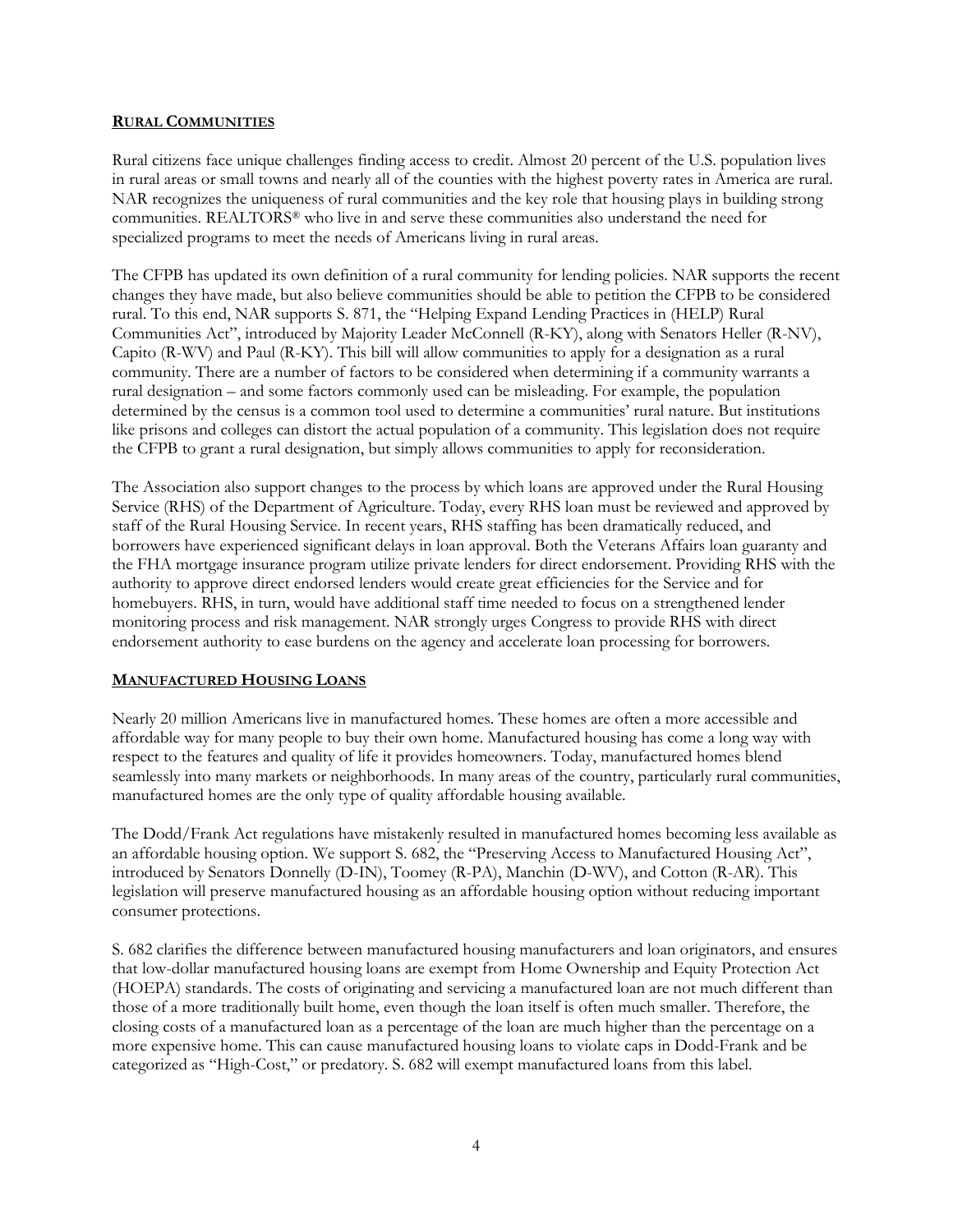## **FORECLOSURES AND SHORT SALES REMAIN PROBLEMATIC**

Too often, short sales are still a story of delay and unrealistic views of current home values, resulting in the potential buyer cancelling the contract and the property going into foreclosure. Enormous amounts of time are spent on potential short sales that ultimately result in foreclosures. Even if successful, the process usually takes many months and countless hours and often requires re-marketing because buyers lose patience and terminate the contract.

## **CERTAINTY IS NEEDED TO MAKE THE SYSTEM WORK**

NAR believes that the short sale process would significantly improve with the passage of S.361, "The Prompt Notification of Short Sale Act," introduced by Senators Brown (D-OH) and Murkowski (R-AK) last year. This legislation requires servicers to decide whether to approve a short sale within 30 days of completion of the file. The bill attempts to prod servicers to make the short sales process more efficient by setting standards and penalizing them for inadequate performance. Streamlining short sales will reduce the amount of time it takes to sell the property, improve the likelihood the transaction will close, and reduce the number of foreclosures. This will benefit the lender, the seller, the buyer, the community.

## **TAXPAYERS NEED RELIEF**

Today, more than 5 million families remain in a home that is "under water." While Congress provided relief in recent years, uncertainty exists for these homeowners today. For many of these homeowners, a short sale or workout is the most viable option. However, the income tax exemption on mortgage debt forgiven in a short sale or a workout for principal residences was extended late last year retroactively, but expired at the end of 2014. Not having this relief, many families will simply walk away and accept a foreclosure on their home. This is contrary to the goal of every policy designed to keep people in their homes and prevent foreclosures.

Unless remedied, homeowners who participate in a workout or short sale will have to pay tax on "phantom income" from forgiven debt. This is not only unfair but harms families, neighborhoods and communities. NAR urges all Members to extend this provision of the tax code. Without this provision, distressed homeowners will decide to take a pass on opportunities for workouts with the lender or short sales, opting instead for continued delinquency or possible default until foreclosure, or simply to walk away from the property. This will destabilize the communities where such homes are located.

# **LENDING POLICIES CONTINUE TO CONSTRAIN ACCESS TO CREDIT**

Loan pricing and lending restrictions also are making it more difficult for credit-worthy borrowers to purchase a home. We believe that these types of rules should be directly commensurate with actual risk. Borrowers should not be subject to higher fees or burdens that are unnecessary.

## **CONDO RESTRICTIONS PREVENTING HOMEOWNERSHIP OPPORTUNITIES**

Condominiums often represent the most affordable options for first-time homebuyers, including minorities. However, the Federal Housing Administration (FHA) and the Government-Sponsored Enterprises (GSEs) have significant restrictions on the purchase of condominiums. However, NAR supports developing policies that will give current homeowners and potential buyers of condos access to more flexible and affordable financing opportunities as well as a wider choice of approved condo developments. Specifically, we have five areas of concern.

1. Owner Occupancy – FHA requires that a condominium property be at least 50 percent owner occupied. FHA's ratio greatly limits the number of condominium buildings available to credit-worthy borrowers. This policy is also self-fulfilling. If a building has less than the 50 percent owner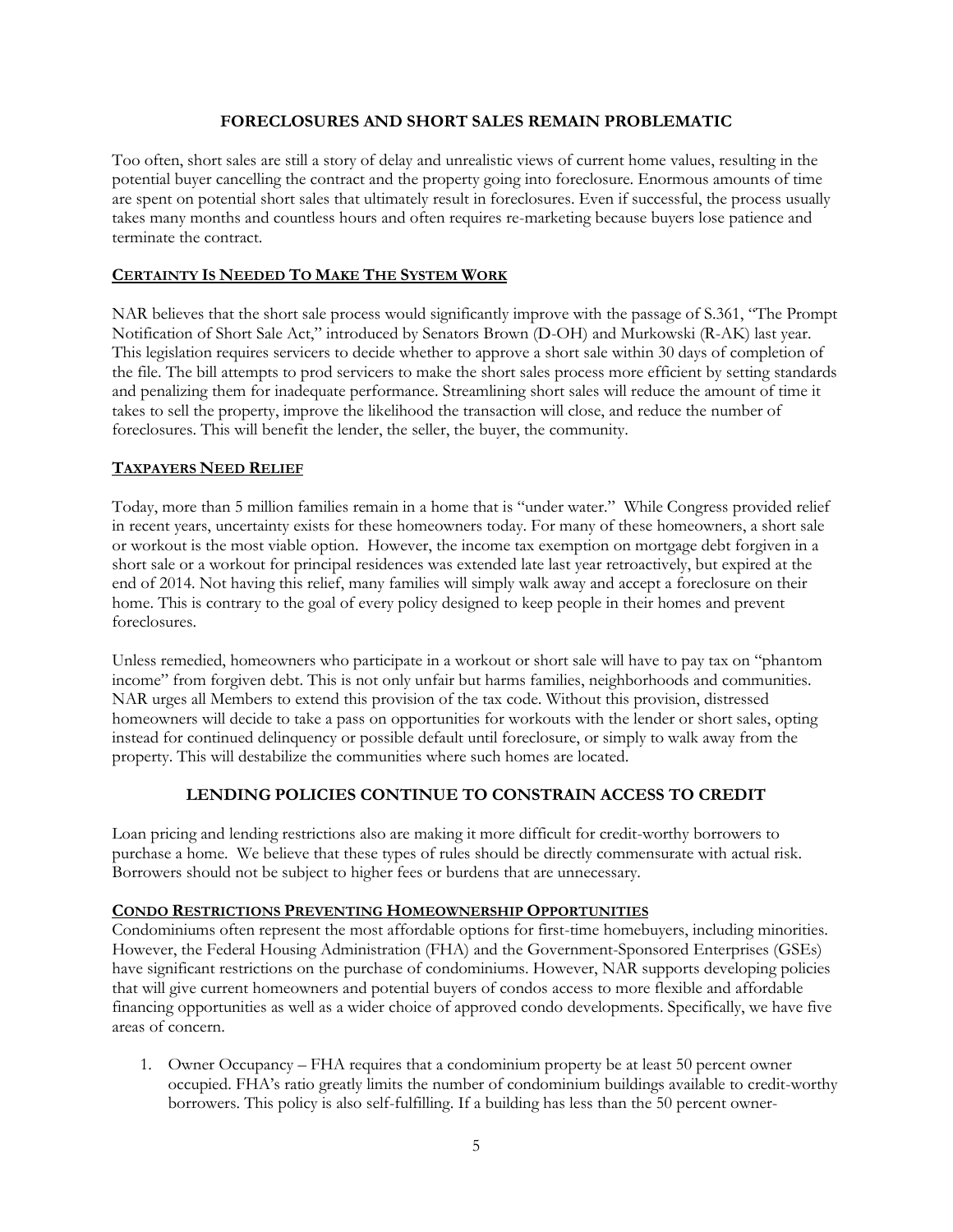occupancy ratio, sellers of units have fewer buyers who are eligible, leading them to rent out their unit rather than sell. This makes it difficult for many buildings to achieve the 50 percent requirement. By way of contrast, the GSEs do not place limits on the owner-occupancy of a condominium project if the borrower is buying it as a primary residence. NAR strongly urges FHA to eliminate this requirement to open up more properties for FHA eligible buyers.

- 2. Project Approval Process FHA requires the entire condominium project to be approved prior to a buyer purchasing a unit. This certification process is costly and time-consuming, and difficult for the often volunteer boards of condominium buildings. Less than 20 percent of all condominium properties nationwide have FHA approval.<sup>1</sup> NAR strongly urges FHA to reduce the burdens associated with project certification. NAR also recommends that the spot loan approval process be reinstated to allow purchases in some buildings that do not have FHA certification.
- 3. Delinquent Dues Following the housing crisis, a number of condominium and homeowner associations have units that are behind in paying their dues. Both FHA and the GSEs restrict approval of properties where more than 15 percent of the units have delinquent dues. While NAR appreciates the need to make sure properties are properly capitalized with appropriate reserves; dues payment should not be a sole determinant. Some associations may have compensated for delinquencies by building reserves or taking other steps to ensure that delinquencies are not impacting their financial stability. This requirement should NOT be a determining factor, but instead be a part of an overall review of a property's finances.
- 4. Commercial Space Multi-use properties and new "town center" developments are very popular, and lauded by HUD as creating benefits for communities in providing easy access to amenities and transportation. Yet, condominium associations with commercial space are restricted from approval by both the GSEs and FHA. The GSEs limit commercial space to 20 percent, but provide waivers. FHA's limit is 25 percent, also with allowable waivers. The current policy hinders efforts to build neighborhoods that have a mix of residential housing and businesses with access to public transit. The Association urges FHA and the GSEs to lift these restrictions.
- 5. Transfer Fees FHA has a policy that prohibits FHA mortgage insurance on any property that has a transfer fee covenant. Fees that increase the costs of housing can disenfranchise those who wish to obtain the American dream; however, fees that provide a direct benefit to homeowners and improve the property are legitimate and should be permitted. The blanket policy used by FHA can greatly disadvantage the millions of homeowners living in community associations, making it much harder for them to sell their homes. FHFA has previously dealt with this issue, following a thoughtful and lengthy rule-making. FHFA's final rule on transfer fee covenants establishes a clear, national standard to protect homeowners from equity-stripping private transfer fees while preserving the preeminence of State and local governments over land use standards.

FHA should accept a mortgagee's compliance with FHFA's transfer fee covenant regulation as compliance with relevant FHA mortgage insurance program rules, guidelines and requirements. Any additional and potentially conflicting federal standard on transfer fee covenants by FHA will cause confusion in the housing market and require community associations to amend governing documents. Amendments to community association covenants, conditions, and restrictions can be difficult to execute and by statute generally require legal counsel and the approval of at least a supermajority of owners. We urge FHA to mirror FHFA's rule, and prohibit only those fees that don't benefit the homeowner and association where they live.

 $\overline{\phantom{a}}$ <sup>1</sup> Based on estimates derived from FHA's condo lookup tool as of 2/24/15.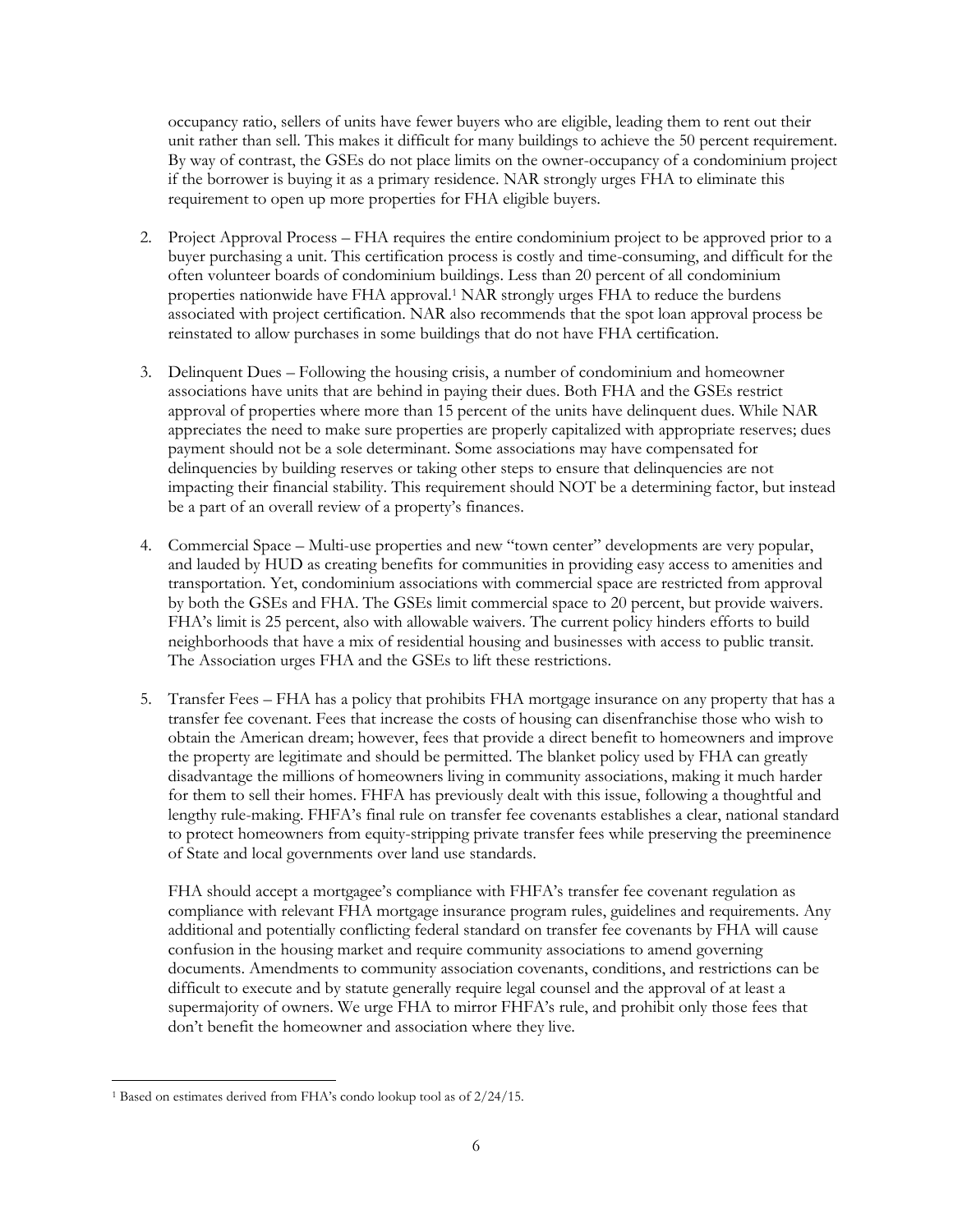There are additional concerns related to condo rules including investor ownership, concentration limits, and pre-sale requirements that also should be changed. REALTORS® were pleased to see a recent notice by Fannie Mae, loosening some restrictions. We look forward to the publishing of FHA's upcoming condo rule and are hopeful that it will loosen many of the current restrictions.

Condominium unit mortgages are among the strongest performing in the FHA portfolio. According to FHA data from 2014, the national serious delinquency rate for condominium projects is 0.89 percent versus 1.17 for single-family homes.<sup>2</sup> Condominiums are often the most affordable option for first time homebuyers, or older homeowners who wish to downsize. We strongly believe that qualified homebuyers should not be prevented from this option, simply due to mortgage restrictions.

# **HIGH G-FEES STILL HURTING CONSUMERS**

High guarantee fees (g-fees) and loan level pricing adjustments (LLPAs) charged by the GSEs are negatively impacting the housing recovery. These Enterprises buy single-family mortgages from mortgage companies, commercial banks, credit unions, and other financial institutions. A key revenue component for the GSEs is a g-fee received for guaranteeing the payment of principal and interest on their mortgage backed securities (MBS). The g-fee is a significant factor in determining profits earned from this credit guarantee. The g-fee covers projected credit losses from borrower defaults over the life of the loans, administrative costs, and a return on capital.

Continued increases in g-fees and upfront borrower costs will extend a trend of reduced access to mortgage credit, which is counter to a principal duty of the FHFA Director under the Housing and Economic Recovery Act of 2008 (HERA). Continuing to increase the fee will mean that larger numbers of consumers, many of them first time homebuyers, will be forced to pay substantially higher mortgage rates, or be left with limited housing finance options. NAR believes borrowers who are either purchasing a home or refinancing their existing mortgage using conventional financing are being charged excessive fees due to policy goals that go beyond protecting taxpayers from GSE losses.

NAR is especially concerned with the disparate impact the changes will have on first time homebuyers and other traditionally underserved borrowers. These families are more likely to bear the brunt of these fees, either because they have thin credit files and traditional credit models do not reflect payments toward housing expenses and utilities; or because they often make smaller down payments than do other borrowers.

FHFA seems to believe that by raising costs for loans purchased or guaranteed by the GSEs, they can lure private sector capital back to the mortgage market. However, we believe this policy does not account for the aversion to, and lack of trust in, issuers of private mortgage backed securities that many investors still harbor since suffering tremendous losses during the recent housing crisis. This lack of trust remains and is hard to quantify. When increasing fees, the GSEs must include performance measures to ensure they are meeting the goal of increasing private sector participation. In addition, the Agency should examine other factors that are holding back the private market in conjunction with the Treasury Department. The National Association of REALTORS® believes that future data will show that the effect of raising fees will simply be increased costs to home buying taxpayers who can afford to become homeowners, and that the true effect will be redirection of more mortgage loans to FHA without a robust private sector return.

 $\overline{\phantom{a}}$ 

<sup>2</sup> Serious Delinquent Rates, Retrieved April 13, 2015, from Neighborhood Watch, Early Warning System. ttps://entp.hud.gov/sfnw/public/